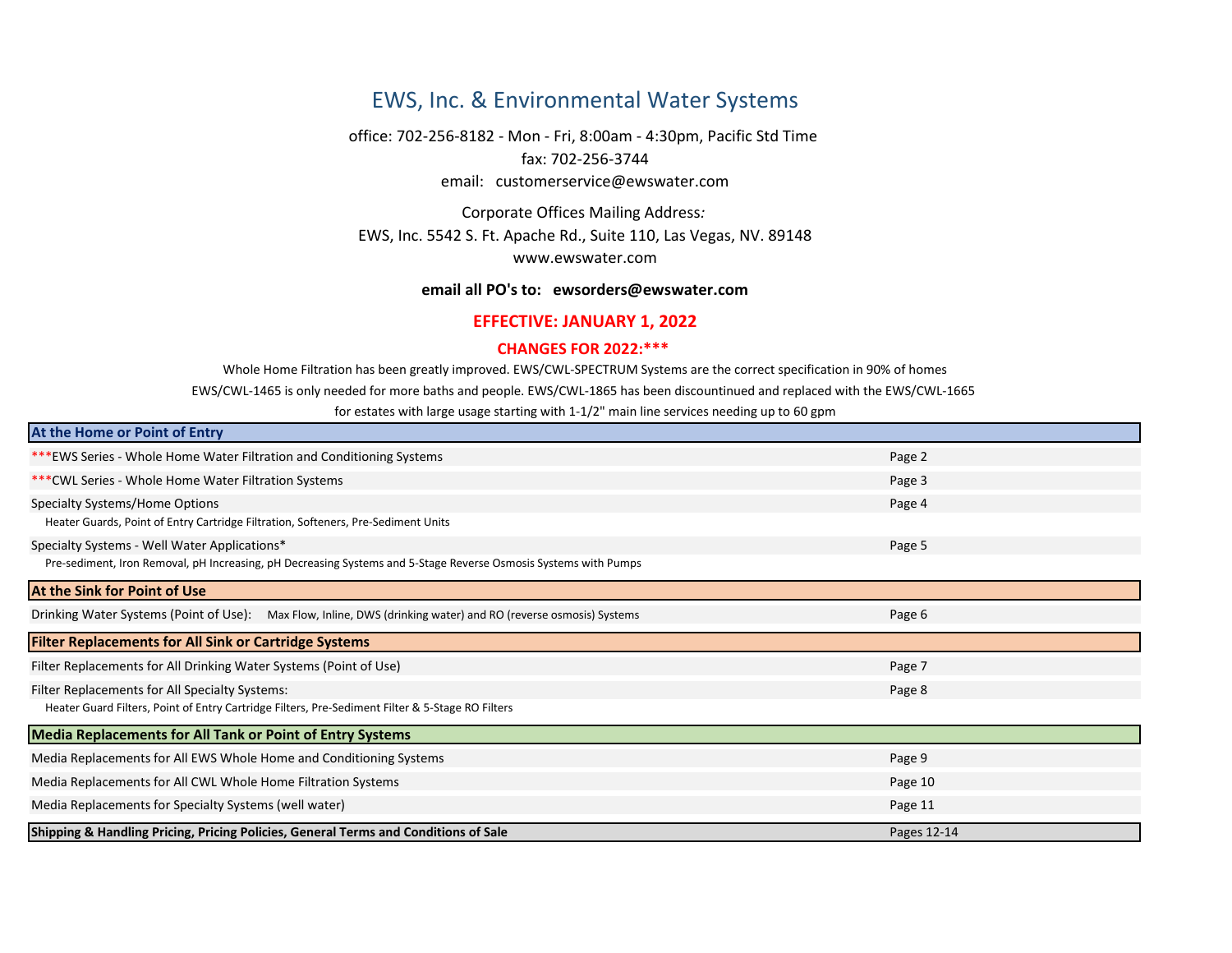## **EWS Series Whole Home Filtration & Conditioning Systems**

|                             | #1 Selling EWS-SPECTRUMS<br>for almost any home up to 4 full bathrooms and 4 people | List<br>Price | <b>MAP Price</b><br>x.75 |                                                                                                                     |
|-----------------------------|-------------------------------------------------------------------------------------|---------------|--------------------------|---------------------------------------------------------------------------------------------------------------------|
| <b>IEWS-SPECTRUM</b>        | #1 standard in filtration and conditioning since 1987                               | 5,259.00      | 3,944.25                 |                                                                                                                     |
|                             |                                                                                     |               |                          | 1-1/2 valve option for 1-1/2" main water service that requires a flow rate (standard system 37 qpm) of up to 60 qpm |
| <b>IEWS-SPECTRUM-1.5</b>    | $(1-1/2"$ valve option, 60 gpm)                                                     | 8,259.00      | 6,194.25                 |                                                                                                                     |
|                             |                                                                                     |               |                          | optional stainless steel covers (strictly aesthetic) for both EWS-SPECTRUM AND EWS-SPECTRUM-1.5 SYSTEMS             |
| <b>IEWS-SPECTRUM-SS</b>     | (stainless steel cover option)                                                      | 5,759.00      | 4,319.25                 |                                                                                                                     |
| <b>IEWS-SPECTRUM-1.5-SS</b> | $(1-1/2"$ valve option w/ss cover)                                                  | 8,759.00      | 6,569.25                 |                                                                                                                     |
|                             |                                                                                     |               |                          |                                                                                                                     |
|                             |                                                                                     |               |                          |                                                                                                                     |

|              | Larger EWS-1465 - 4 or more bathrooms and people                                                                                        | <b>List Price</b> | <b>MAP</b> |                        |
|--------------|-----------------------------------------------------------------------------------------------------------------------------------------|-------------------|------------|------------------------|
| EWS-1465     |                                                                                                                                         | 6,599.00          | 4,949.25   |                        |
| EWS-1465-1.5 | $(1-1/2"$ valve option, 60 gpm)                                                                                                         | 9,999.00          | 7,499.25   |                        |
|              | select larger 1465 over Spectrum if there are 4 or more bathrooms and 4 or more people                                                  |                   |            |                        |
|              | Estate EWS-1665 - 6 or more bathrooms and people                                                                                        | List Price        | <b>MAP</b> |                        |
| EWS-1665-1.5 | $(1-1/2"$ valve standard)                                                                                                               | 10,999.00         | 8,249.25   | replaced discountinued |
| EWS-1665-2   | (2" valve option, 100 gpm)                                                                                                              | 13,999.00         | 10,499.25  | 1865 systems           |
|              | select estate sized 1665 for home with 6 or more bathrooms and 6 or more people or greater water usage with larger main line water line |                   |            |                        |
|              | The Big Monster and The Small Condo - EWS Systems                                                                                       | List Price        | <b>MAP</b> |                        |
| EWS-1035     | (condo unit with limited height 48")                                                                                                    | 3,999.00          | 2,999.25   |                        |

*Larger and commercial systems available - call for specifications and quote*

EWS-2472-2 (2" service line 100 gpm for monster home) 28,999.00 21,749.25

### Free Freight for Whole Home EWS or CWL Spectrum Systems:

Any combination of Four **(4)** EWS-SPECTRUMS, EWS-1035's, CWL-SPECTRUMS and/or CWL-1035's is a complete pallet and qualifies for free freight

Please Note: All other larger tank systems based on size and weight are shipped individually on their own pallet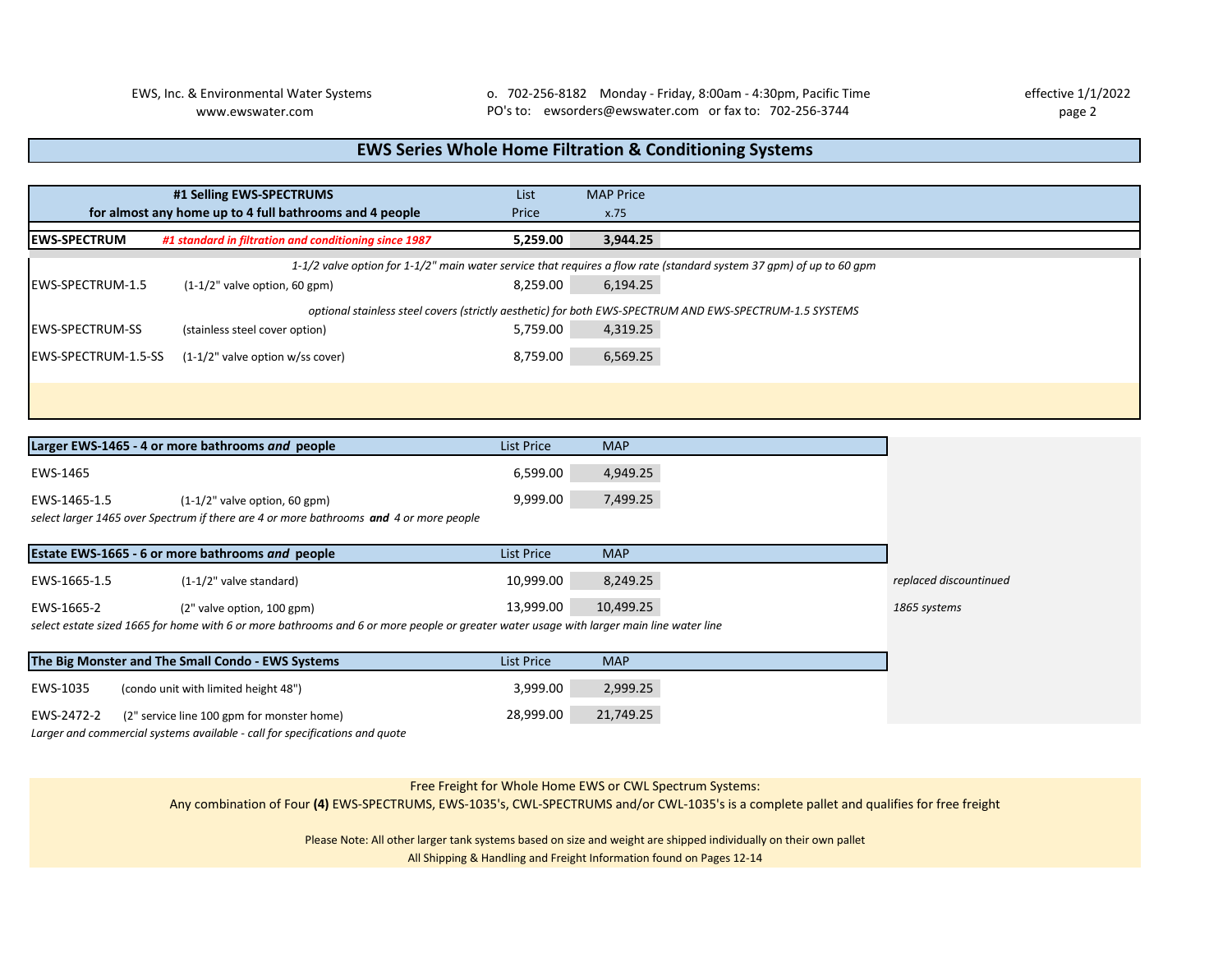EWS, Inc. & Environmental Water Systems o. 702-256-8182 Monday - Friday, 8:00am - 4:30pm, Pacific Time effective 1/1/2022 www.ewswater.com page 3 PO's to: ewsorders@ewswater.com or fax to: 702-256-3744

# **CWL Series Whole Home Filtration Systems**

|                         | #1 Selling CWL-SPECTRUMS                                                                                            | List     | <b>MAP Price</b>                                                                                        |  |
|-------------------------|---------------------------------------------------------------------------------------------------------------------|----------|---------------------------------------------------------------------------------------------------------|--|
|                         | for almost any home up to 4 full bathrooms and 4 people                                                             | Price    | x.75                                                                                                    |  |
| <b>ICWL-SPECTRUM</b>    | #1 standard in whole home filtration since 1987                                                                     | 4,208.00 | 3,156.00                                                                                                |  |
|                         | 1-1/2 valve option for 1-1/2" main water service that requires a flow rate (standard system 37 qpm) of up to 60 qpm |          |                                                                                                         |  |
| ICWL-SPECTRUM-1.5       | $(1-1/2"$ valve option, 60 gpm)                                                                                     | 7,208.00 | 5,406.00                                                                                                |  |
|                         |                                                                                                                     |          | optional stainless steel covers (strictly aesthetic) for both EWS-SPECTRUM AND EWS-SPECTRUM-1.5 SYSTEMS |  |
| <b>ICWL-SPECTRUM-SS</b> | (stainless steel cover option)                                                                                      | 4.708.00 | 3,531.00                                                                                                |  |
| ICWL-SPECTRUM-1.5-SS    | $(1-1/2"$ valve option w/ss cover)                                                                                  | 7,708.00 | 5,781.00                                                                                                |  |
|                         |                                                                                                                     |          |                                                                                                         |  |
|                         |                                                                                                                     |          |                                                                                                         |  |
|                         |                                                                                                                     |          |                                                                                                         |  |

|              | Larger EWS-1465 - 4 or more bathrooms and people                                                                                        | <b>List Price</b> | <b>MAP</b> |                        |
|--------------|-----------------------------------------------------------------------------------------------------------------------------------------|-------------------|------------|------------------------|
| CWL-1465     |                                                                                                                                         | 5,998.00          | 4,498.50   |                        |
| CWL-1465-1.5 | $(1-1/2"$ valve option, 60 gpm)                                                                                                         | 8,998.00          | 6,748.50   |                        |
|              | select larger 1465 over Spectrum if there are 4 or more bathrooms and 4 or more people                                                  |                   |            |                        |
|              | Estate EWS-1665 - 6 or more bathrooms and people                                                                                        | <b>List Price</b> | <b>MAP</b> |                        |
| CWL-1665-1.5 | $(1-1/2"$ valve standard)                                                                                                               | 9,998.00          | 7,498.50   | replaced discountinued |
| CWL-1665-2   | (2" valve option, 100 gpm)                                                                                                              | 12.998.00         | 9,748.50   | 1865 systems           |
|              | select estate sized 1665 for home with 6 or more bathrooms and 6 or more people or greater water usage with larger main line water line |                   |            |                        |
|              | The Big Monster and The Small Condo - EWS Systems                                                                                       | <b>List Price</b> | <b>MAP</b> |                        |
| CWL-1035     | (condo unit with limited height 48")                                                                                                    | 3,558.00          | 2,668.50   |                        |

*Larger and commercial systems available - call for specifications and quote*

CWL-2472-2 (2" service line 100gpm for monster home) 24,998.00 18,748.50

### Free Freight for Whole Home EWS or CWL Spectrum Systems:

Any combination of Four **(4)** EWS-SPECTRUMS, EWS-1035's, CWL-SPECTRUMS and/or CWL-1035's is a complete pallet and qualifies for free freight

Please Note: All other larger tank systems based on size and weight are shipped individually on their own pallet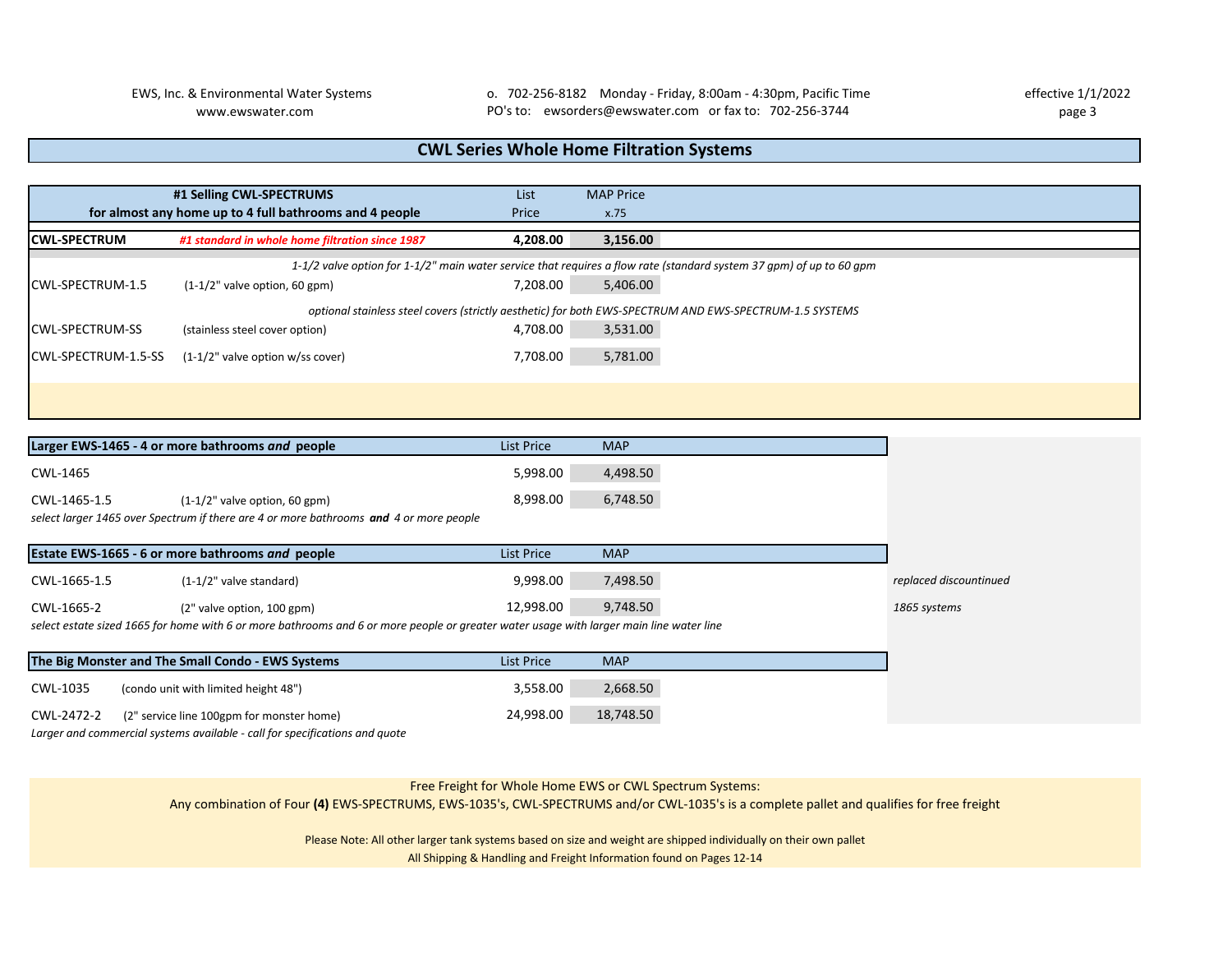### **Specialty Systems / Home Options** - Heater Guards, Point of Entry Cartridge Filtration, Softeners, Pre-Sediment Units

|                             | <b>Heater Guards</b>                                           | List   | <b>MAP</b> |
|-----------------------------|----------------------------------------------------------------|--------|------------|
|                             | in-line pre-sediment and scale inhibitor for all water heaters | Price  | Price      |
|                             | a value add-on, specified and sold with every water heater     |        | x.75       |
| <b>EWS-HEATER-GUARD-3/4</b> | (standard unit up to 1-1/4" inlet/outlet)                      | 459.00 | 344.25     |
| EWS-HEATER-GUARD-1.5        | (1-1/2" inlet/outlet for larger line size)                     | 529.00 | 396.75     |

| Free Freight for Heater Guards: |  |
|---------------------------------|--|
|---------------------------------|--|

### Any combination of Fifty (50) EWS-Heater-Guard-3/4 or EWS-Heater-Guard-1.5 is a complete pallet and qualifies for free freight Cannot be combined with any other tank system or sink product to qualify for free freight

|        | Point of Entry Cartridge Filtration for the home                                                                                            | List     | <b>MAP Price</b> |
|--------|---------------------------------------------------------------------------------------------------------------------------------------------|----------|------------------|
|        |                                                                                                                                             | Price    | x.75             |
|        | BB-FUGAC200A-1                                                                                                                              | 998.00   | 748.50           |
|        | budget friendly, limited space with no drain access alternative to whole home systems but with routine filter replacements up to every year |          |                  |
|        |                                                                                                                                             |          |                  |
|        | <b>Salt Softener Systems</b>                                                                                                                | List     | <b>MAP Price</b> |
|        | not a drinking water filter                                                                                                                 | Price    | x.75             |
|        | RT1035 (cabinet "all-in-one" style, smaller footprint, only 1" up to 20 gpm)                                                                | 3,200.00 | 2,400.00         |
|        | <b>TT1054</b> (standard twin tank adaptable from $3/4$ " up to $1-1/2$ " up to 30 gpm)                                                      | 3,600.00 | 2,700.00         |
|        |                                                                                                                                             |          |                  |
| TT1354 | (larger capacity adaptable from 3/4" up to 1-1/2" up to 30 gpm)                                                                             | 5.300.00 | 3.975.00         |

use either sodium or potassium chloride (salts) to exchange naturally found calcium & magnesium minerals for these salts to soften the water, reduce spots, inhibit scale, slippery feeling See EWS Series as alternative to salt softening (easier clean up of spots than untreated, inhibits scale without the corrosion of the salts, no slippery feeling) and filtration to the entire home

| 5 micron Sediment Reduction Unit |                                   | List   | <b>MAP Price</b> |
|----------------------------------|-----------------------------------|--------|------------------|
| not a drinking water filter      |                                   | Price  | x.75             |
| <b>BB 1" SETUP</b>               | (3/4" - 1" lines, 10 gpm)         | 480.00 | 360.00           |
| BB 11/2" SETUP                   | $(1-1/4" - 1-1/2"$ lines, 20 gpm) | 550.00 | 412.50           |

BB Setups are strictly pre-sediment filters that can be used for sediment reduction for the home, used before or after other home systems or as part of a well water application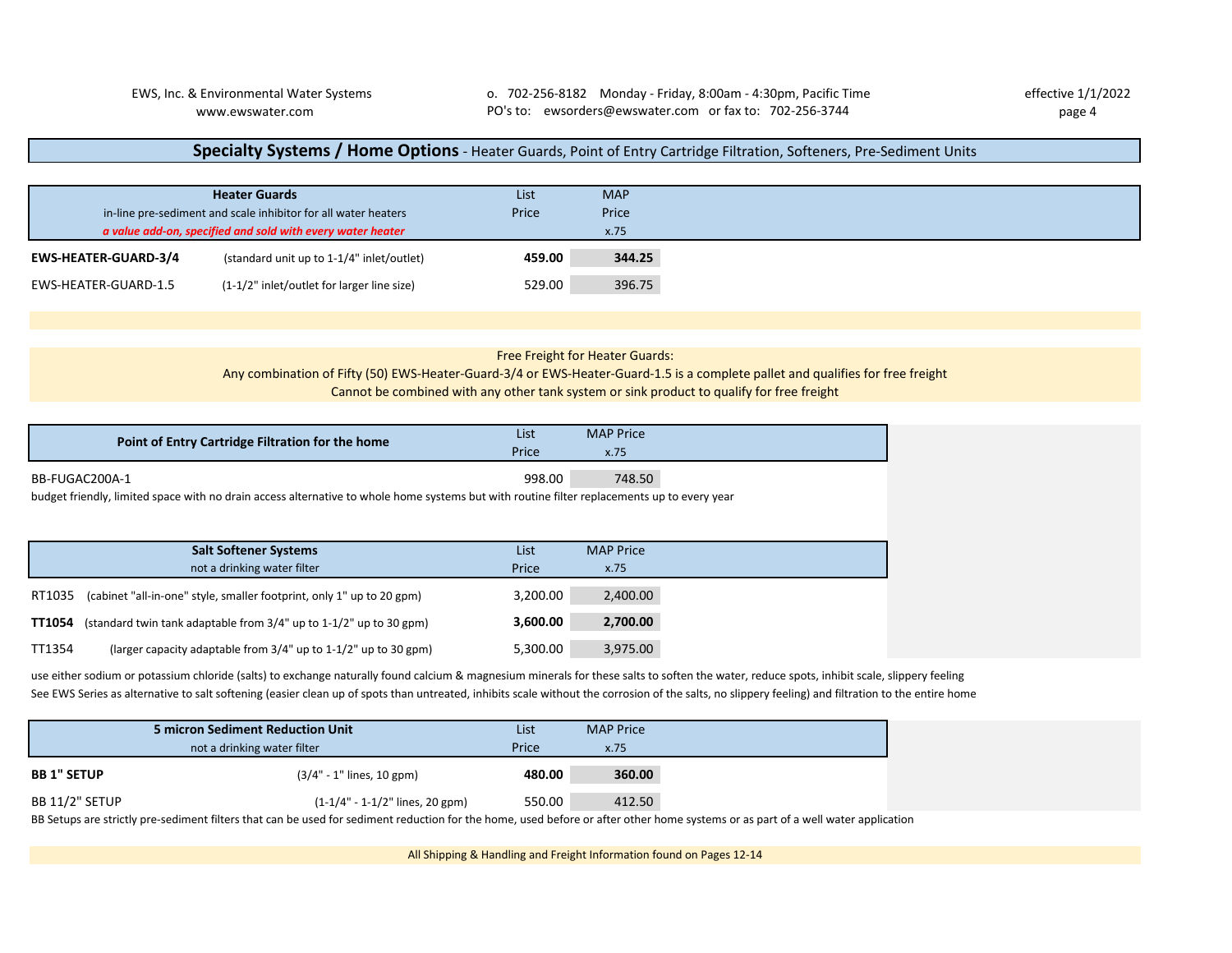RU500T35w/UV 1,436.25 RU500T35w/UV-BN 1,496.25

# **Specialty Systems - Well Water Applications\*** - Point of Entry Systems and 5-Stage Reverse Osmosis Systems with Pumps

|                        | 3 micron Sediment Filter Media System (Well Water*)              | List              | <b>MAP Price</b> |                                       |
|------------------------|------------------------------------------------------------------|-------------------|------------------|---------------------------------------|
|                        | sediment media self-cleans and does not need routine maintenance | Price             | x.75             |                                       |
| <b>PRESED-1354</b>     |                                                                  | 3,300.00          | 2,475.00         |                                       |
|                        |                                                                  | <b>List Price</b> | <b>MAP</b>       |                                       |
|                        | Iron Removal Systems (Well Water*)                               |                   |                  |                                       |
| <b>EWS-IRON-1054-A</b> | $(1"$ up to 25 gpm                                               | 4,795.00          | 3,596.25         |                                       |
| EWS-IRON-1354-A        | (larger capacity 1" up to 25 gpm)                                | 5,995.00          | 4,496.25         |                                       |
|                        |                                                                  |                   |                  |                                       |
|                        | pH Increasing Systems (Well Water*)                              | <b>List Price</b> | <b>MAP</b>       |                                       |
| EWS-PH-1054-100        | 1054 systems - 3/4" to 1" lines, up to 12 gpm                    | 1,690.00          | 1,267.50         | raise pH from 5.8 (not to exceed 6.6) |
| EWS-PH-1054-55         |                                                                  | 1,890.00          | 1,417.50         | raise pH from 5.0 (not to exceed 5.8) |
| EWS-PH-1054-64         |                                                                  | 1,990.00          | 1,492.50         | raise pH from 4.9 or lower            |
| EWS-PH-1354-100        | 1354 systems - 1-1/4" to 1-1/2" lines, up to 25 gpm              | 2,890.00          | 2,167.50         | raise pH from 5.8 (not to exceed 6.6) |
| EWS-PH-1354-55         |                                                                  | 3,290.00          | 2,467.50         | raise pH from 5.0 (not to exceed 5.8) |
| EWS-PH-1354-64         |                                                                  | 3,490.00          | 2,617.50         | raise pH from 4.9 or lower            |
|                        |                                                                  |                   |                  |                                       |
|                        | pH Decreasing Systems (Well Water*)                              | <b>List Price</b> | <b>MAP</b>       |                                       |
| TT-PH-DN-1054          |                                                                  | 5,500.00          | 4,125.00         |                                       |
| TT-PH-DN-1354          |                                                                  | 7,990.00          | 5,992.50         |                                       |
|                        |                                                                  |                   |                  |                                       |
|                        | 5-Stage RO Systems w/Booster Pumps (Well Water*)                 | <b>List Price</b> | <b>MAP</b>       |                                       |
| RU500T35               |                                                                  | 1,695.00          | 1,271.25         |                                       |
| RU500T35-BN            |                                                                  | 1,775.00          | 1,331.25         |                                       |

**\*Well water requires complete & independent testing and EWS evaluation prior to any specification**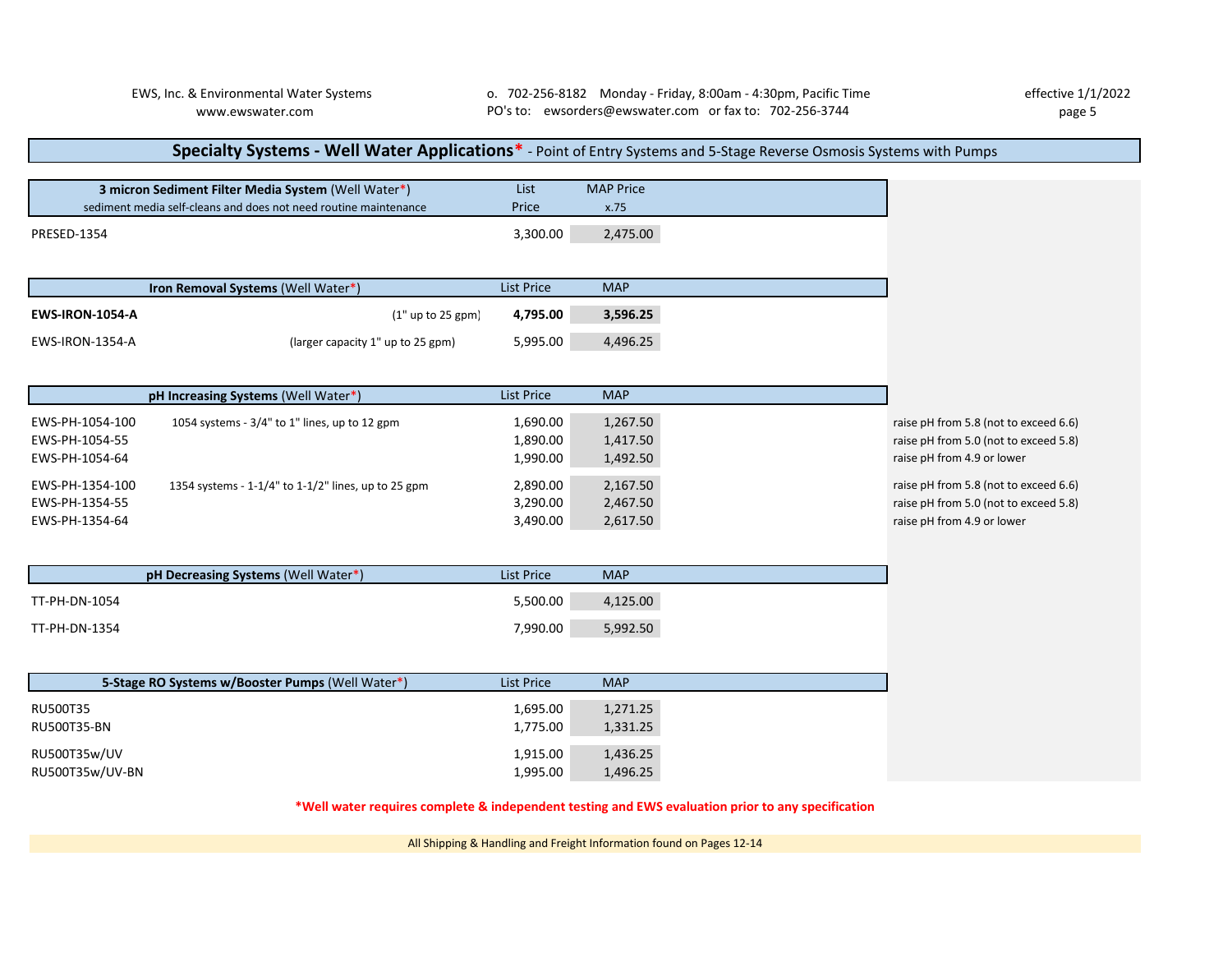|                            | Drinking Water Systems (Point of Use) - Max Flow, In-line, DWS (drinking water) and RO (reverse osmosis) Systems                                                                                                       |                                |                                              |                                                                                                                                                        |  |  |  |
|----------------------------|------------------------------------------------------------------------------------------------------------------------------------------------------------------------------------------------------------------------|--------------------------------|----------------------------------------------|--------------------------------------------------------------------------------------------------------------------------------------------------------|--|--|--|
|                            | <b>Inline Filtration</b><br>inline filter has many applications, does not come with a dispenser                                                                                                                        | List<br>Price                  | <b>MAP</b><br>Price                          |                                                                                                                                                        |  |  |  |
| $SS-1.0$                   |                                                                                                                                                                                                                        | 209.00                         | 156.75                                       | Quantity Discounts by the Case: Inline Units are sold up to 19 units at Net. Quantity discounts Tier 2 or Tier 3 for full cases (10 per case) only     |  |  |  |
| <b>SS-2.5</b>              | #1 Selling Max Flow<br>installs from supply to faucet in 5 minutes or less,<br>no holes in sink or counter, full flow of filtered water through your faucet<br>the MAX FLOW added to every kitchen sink or faucet sold | List<br><b>Price</b><br>399.00 | <b>MAP</b><br><b>Price</b><br>x.75<br>299.25 |                                                                                                                                                        |  |  |  |
|                            |                                                                                                                                                                                                                        |                                |                                              | Quantity Discounts by the Case: Max Flow Systems are sold up to 12 units at Net. Quantity discounts Tier 2 or Tier 3 for full cases (13 per case) only |  |  |  |
|                            | Max Flow System with an additional filter in a Twin Pack carton                                                                                                                                                        | List<br><b>Price</b>           | <b>MAP</b><br><b>Price</b>                   |                                                                                                                                                        |  |  |  |
| <b>SS-2.5-TWIN-PACK</b>    |                                                                                                                                                                                                                        | 529.00                         | 396.75                                       |                                                                                                                                                        |  |  |  |
|                            | 3-Stage Drinking Water Systems w/Dispenser<br>drinking water to a dedicated dispenser                                                                                                                                  | List<br>Price                  | <b>MAP</b><br>Price                          |                                                                                                                                                        |  |  |  |
| <b>DWS</b><br>DWS-BN       | (optional brushed nickel dispenser)                                                                                                                                                                                    | 599.00<br>679.00               | 449.25<br>509.25                             |                                                                                                                                                        |  |  |  |
| <b>DWS-UV</b><br>DWS-UV-BN | (with UV option)<br>(with UV option and brushed nickel dispenser)                                                                                                                                                      | 899.00<br>979.00               | 674.25<br>734.25                             |                                                                                                                                                        |  |  |  |
|                            | <b>3-Stage Reverse Osmosis Systems</b><br>aggressive water for those that prefer the flatter taste                                                                                                                     | List<br>Price                  | <b>MAP</b><br>Price                          |                                                                                                                                                        |  |  |  |
| RO3<br>RO3-BN              | (optional brushed nickel dispenser)                                                                                                                                                                                    | 899.00<br>979.00               | 674.25<br>734.25                             |                                                                                                                                                        |  |  |  |
| RO3-UV<br>RO3-UV-BN        | (with UV option)<br>(with UV option and brushed nickel dispenser)                                                                                                                                                      | 1,199.00<br>1,279.00           | 899.25<br>959.25                             |                                                                                                                                                        |  |  |  |
|                            | 4-Stage Reverse Osmosis Systems<br>added pre-sediment filter for particulate water                                                                                                                                     | List<br>Price                  | <b>MAP</b><br>Price                          |                                                                                                                                                        |  |  |  |
| RO4<br>RO4-BN              | (optional brushed nickel dispenser)                                                                                                                                                                                    | 999.00<br>1,079.00             | 749.25<br>809.25                             |                                                                                                                                                        |  |  |  |
| RO4-UV<br>RO4-UV-BN        | (with UV option)<br>(with UV option and brushed nickel dispenser)                                                                                                                                                      | 1,299.00<br>1,379.00           | 974.25<br>1,034.25                           |                                                                                                                                                        |  |  |  |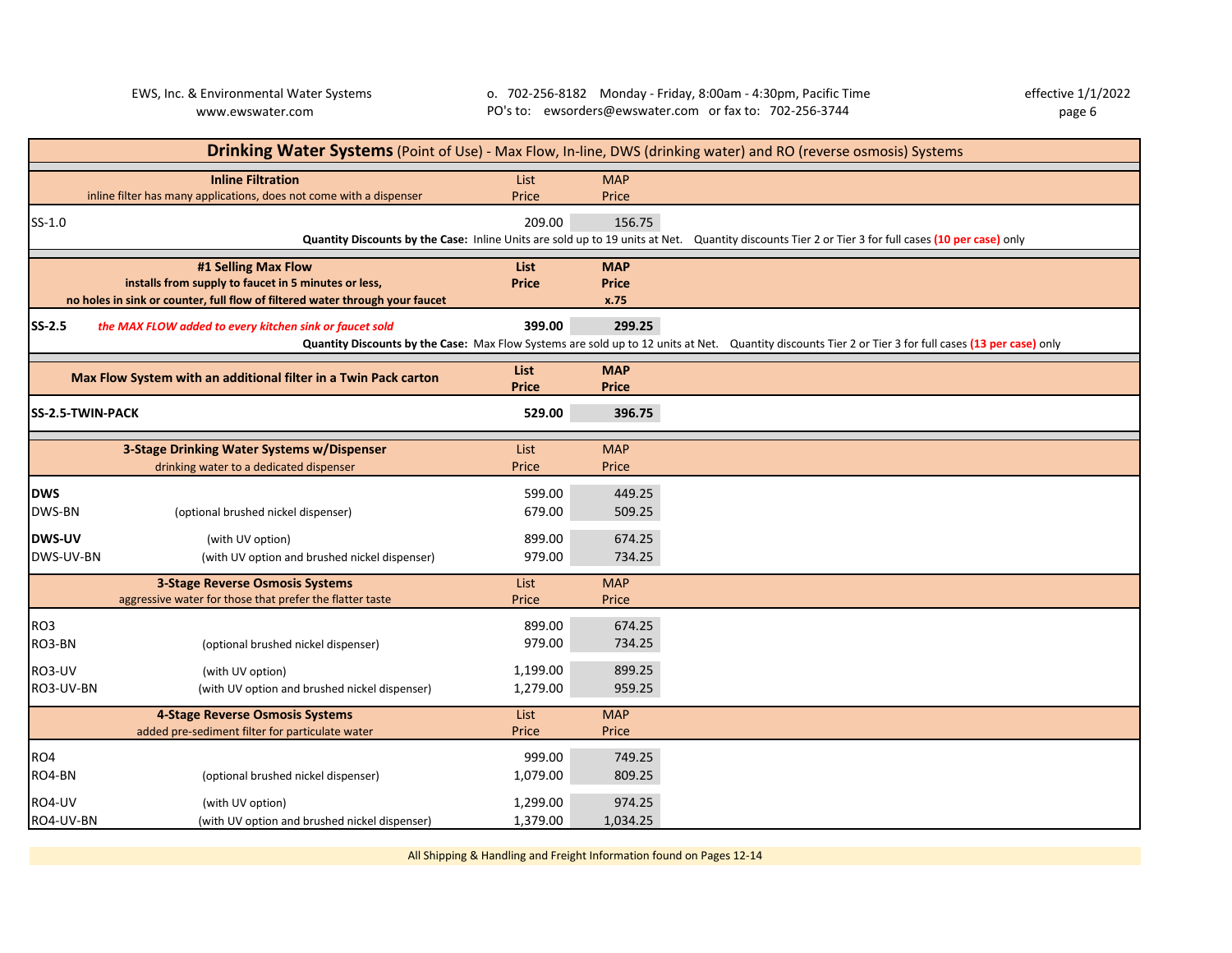EWS, Inc. & Environmental Water Systems o. 702-256-8182 Monday - Friday, 8:00am - 4:30pm, Pacific Time effective 1/1/2022 www.ewswater.com page 7 PO's to: ewsorders@ewswater.com or fax to: 702-256-3744

# List MAP Price Price x.75 F.SET.SS-1.0 filter for model # SS-1.0 InLine 16 filters to a Case 98.00 73.50 **F.SET.SS-2.5 filter for model # SS-2.5 Max Flow 12 filters to a Case 198.00 148.50** F.SET.DWS set of filters for model # DWS 10 sets to a Case 299.00 224.25 F.SET.DWS-UV set of filters for model # DWS-UV 10 sets to a Case 399.00 299.25 F.SET.RO3 set of filters for model # RO3 10 sets to a Case 530.00 397.50 F.SET.RO3-UV set of filters for model # RO3-UV 10 sets to a Case 665.00 498.75 F.SET.RO4 set of filters for model # RO4 10 sets to a Case 559.00 419.25 F.SET.RO4-UV set of filters for model # RO4-UV 10 sets to a Case 694.00 520.50 **Dispensers and Pressure Limiting Valves List Price Communist Price Communist Price Communist Price MAP** FD-RO-BN upgraded 1/4 turn brushed nickel dispenser 159.00 119.25 FD-RO-CH-B standard drinking water chrome dispenser with black trim 119.00 89.25 PLV-60-14 pressure limiting valve for all SS-1.0, DWS & RO systems 95.00 71.25 PLV-60-38 pressure limiting valve for SS-2.5 Max Flow 115.00 86.25 **Filter Replacement Sets for Pre-2011 Drinking Water Systems** List Price MAP SET.FUGAC150 **6 Filter for # FC150 inline 139.00** 104.25 model # SS-1.0 inline 139.00 SET.FUGAC200 set of filters for # FUGAC200 set of the UGAC200 108.75 168.75 model # DWS or SS-2.5 Max Flow SET.FUGAC250 set of filters for # FUGAC250 set of the UGAC250 169.00 126.75 model # DWS or SS-2.5 Max Flow SET.FUGAC300 set of filters for # FUGAC300 set of the UGAC300 205.00 153.75 model # DWS or SS-2.5 Max Flow SET.FUGAC350 set of filters for # FUGAC350 set of the UGAC350 229.00 171.75 model # DWS or SS-2.5 Max Flow SET.RU300C18 set of filters for # RU300C18 300 299.00 224.25 model # RO3, DWS or SS-2.5 Max Flow SET.RU300C18-UV set of filters for # RU300C18-UV (white UV cord) 429.00 321.75 model # RO3-UV or DWS-UV SET.RU3C18-UV.4PIN set for # RU300C18-UV.4PIN (red striped UV cord) 429.00 321.75 model # RO3-UV or DWS-UV or DWS-UV SET.RU400T35 set of filters for # RU400T35 379.00 284.25 model # RO4, RO3, DWS or SS-2.5 SET.RU400T35-UV set of filters for # RU400T35-UV 499.00 374.25 model # RO4-UV, RO3-UV or DWS-UV SET.UU250-2.PIN set of filters for # UU250-2.PIN (white UV cord) 289.00 216.75 model # DWS-UV SET.UU250-4.PIN set of filters for # UU250-4.PIN (red striped UV cord) 289.00 216.75 model # DWS-UV SET.UU350-2.PIN set of filters for # UU350-2.PIN (white UV cord) 328.00 246.00 246.00 model # DWS-UV SET.UU350-4.PIN set of filters for # UU350-4.PIN (red striped UV cord) 328.00 246.00 model # DWS-UV **Filter Replacements for All Drinking Water Systems** (Point of Use) **recommend to update systems to: All Filters, Membranes (RO systems only) and UV Lamps to be replaced annually or as needed. Do Not Exceed A Year\*\* \*\* filter life is dependent on local water conditions and usage. Replace as needed based on quality change or reduced flow rate. Do not exceed a year. Filter Replacements (Replacement Sets)**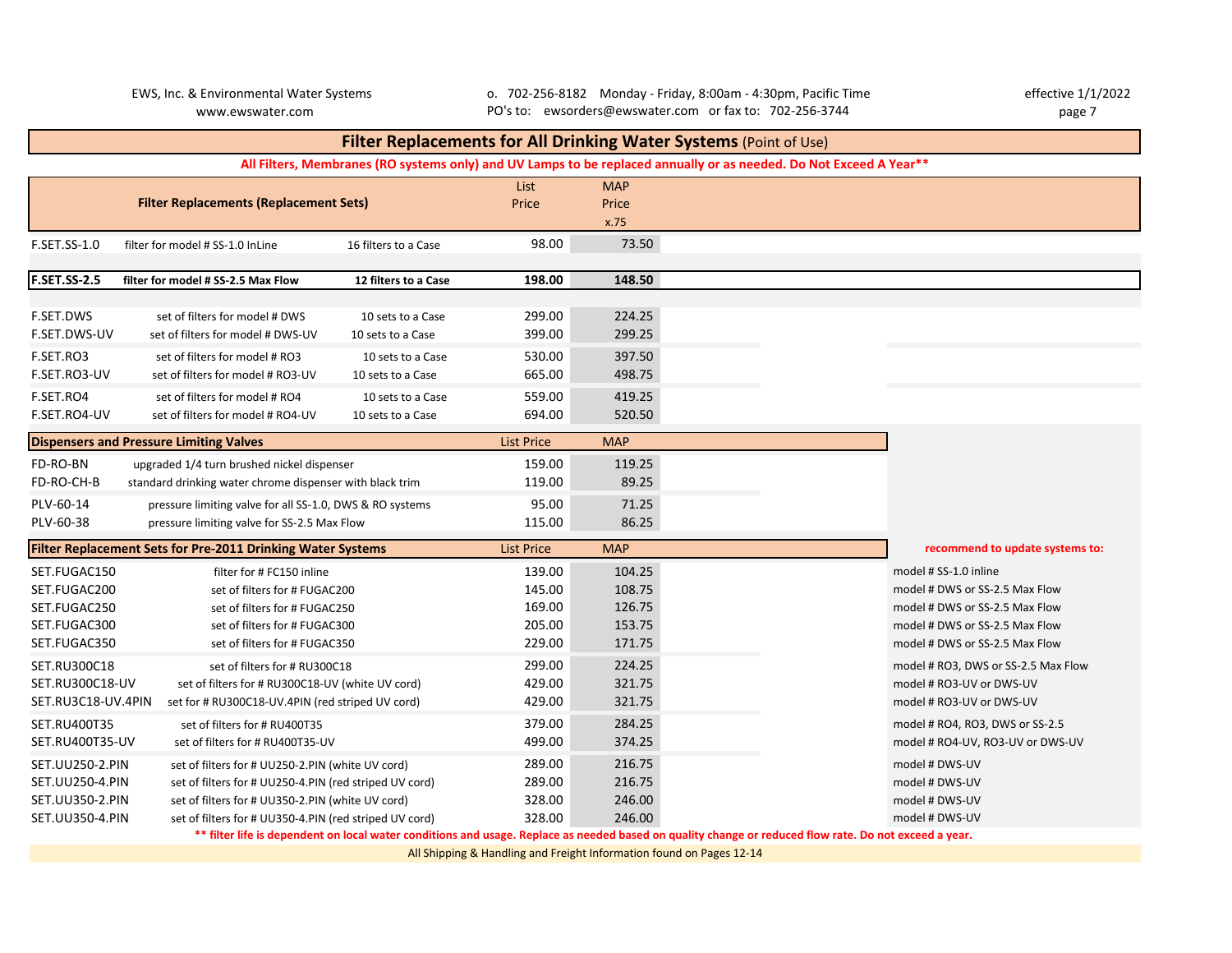EWS, Inc. & Environmental Water Systems o. 702-256-8182 Monday - Friday, 8:00am - 4:30pm, Pacific Time effective 1/1/2022 www.ewswater.com page 8 PO's to: ewsorders@ewswater.com or fax to: 702-256-3744

| <b>Filter Replacements for All Specialty</b> |                                                                                                                                                                |        |            |                                                                                                                    |  |  |  |  |  |
|----------------------------------------------|----------------------------------------------------------------------------------------------------------------------------------------------------------------|--------|------------|--------------------------------------------------------------------------------------------------------------------|--|--|--|--|--|
|                                              |                                                                                                                                                                |        |            | All Filters, Membranes (RO systems only) and UV Lamps to be replaced annually or as needed. Do Not Exceed A Year** |  |  |  |  |  |
|                                              | <b>List</b><br><b>MAP</b>                                                                                                                                      |        |            |                                                                                                                    |  |  |  |  |  |
|                                              | <b>Replacement Cartridges for Heater Guards for 3/4 Units</b>                                                                                                  | Price  | Price      |                                                                                                                    |  |  |  |  |  |
|                                              |                                                                                                                                                                |        | x.75       |                                                                                                                    |  |  |  |  |  |
|                                              |                                                                                                                                                                |        |            |                                                                                                                    |  |  |  |  |  |
| <b>IBB-Guard-Filter-3/4</b>                  | filter for the # EWS-HEATER-GUARD-3/4                                                                                                                          | 139.00 | 104.25     |                                                                                                                    |  |  |  |  |  |
|                                              | Quantity Discounts by the Case: Heater Guard-3/4 filters are sold up to 39 units at Net. Quantity discounts Tier 2 or Tier 3 for full cases (20 per case) only |        |            |                                                                                                                    |  |  |  |  |  |
|                                              | <b>Replacement Cartridges for Heater Guards for 1.5 Units</b>                                                                                                  | List   | <b>MAP</b> |                                                                                                                    |  |  |  |  |  |
|                                              |                                                                                                                                                                | Price  | Price      |                                                                                                                    |  |  |  |  |  |
|                                              |                                                                                                                                                                |        |            |                                                                                                                    |  |  |  |  |  |
| BB-Guard-Filter-1.5                          | filter for the # EWS-HEATER-GUARD-1.5                                                                                                                          | 229.00 | 171.75     |                                                                                                                    |  |  |  |  |  |

| <b>Replacement Filters for Point of Entry Cartridge Filtration</b><br><b>List Price</b> |                                                                              |                   | <b>MAP</b> |  |  |
|-----------------------------------------------------------------------------------------|------------------------------------------------------------------------------|-------------------|------------|--|--|
|                                                                                         | set of filters for # BB-FUGAC200A-1                                          |                   |            |  |  |
| SET.BB-FUGAC200A-1                                                                      | 399.00                                                                       | 299.25            |            |  |  |
|                                                                                         | filters sold separately in case the pre-sediment filter is needed more often |                   |            |  |  |
| BB-PRESED-50-SW                                                                         | 1st stage 50 micron pre-sediment filter                                      | 149.00            | 111.75     |  |  |
| BB-GACB-10RFA                                                                           | 2nd stage carbon block filter                                                | 299.00            | 224.25     |  |  |
|                                                                                         |                                                                              |                   |            |  |  |
|                                                                                         |                                                                              |                   |            |  |  |
|                                                                                         | <b>Replacement 5m Filter for Pre-Sediment Filtration</b>                     | <b>List Price</b> | <b>MAP</b> |  |  |
|                                                                                         |                                                                              |                   |            |  |  |
| <b>BB-081</b>                                                                           | filter for #'s BB 1" SETUP & BB 1-1/2" SETUP                                 | 140.00            | 105.00     |  |  |
|                                                                                         |                                                                              |                   |            |  |  |
|                                                                                         | <b>Filter Replacement Sets for 5-Stage RO Systems</b>                        | <b>List Price</b> | <b>MAP</b> |  |  |
|                                                                                         |                                                                              |                   |            |  |  |
| SET.RU5T35                                                                              | set of filters for # RU500T35 systems                                        | 449.00            | 336.75     |  |  |
|                                                                                         |                                                                              |                   |            |  |  |

All Shipping & Handling and Freight Information found on Pages 12-14 **\*\* filter life is dependent on local water conditions and usage. Replace as needed based on quality change or reduced flow rate. Do not exceed a year.**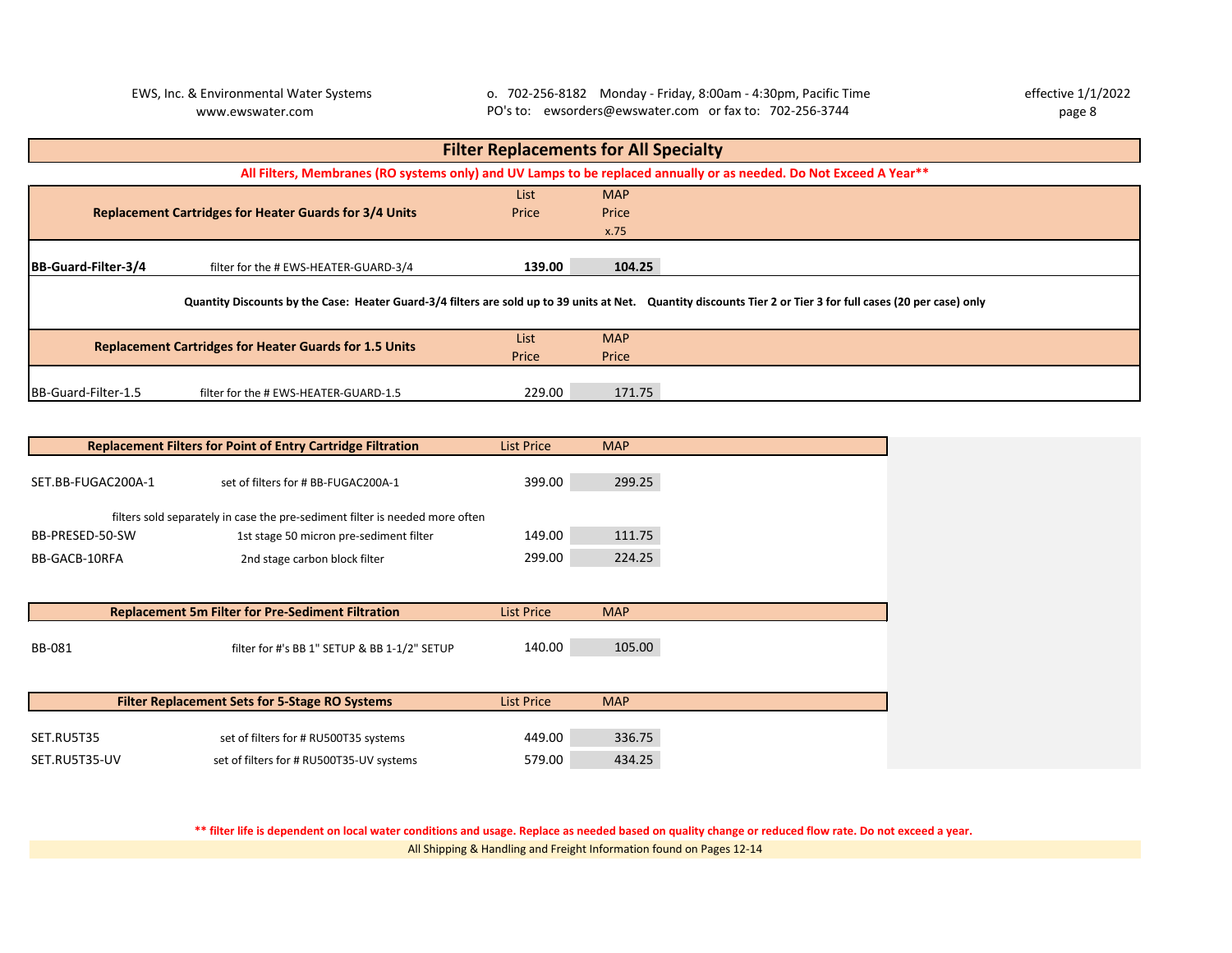EWS, Inc. & Environmental Water Systems o. 702-256-8182 Monday - Friday, 8:00am - 4:30pm, Pacific Time effective 1/1/2022 www.ewswater.com page 9 PO's to: ewsorders@ewswater.com or fax to: 702-256-3744

# **Filtration Media & ICN Replacement EWS Kits** List Price MAP Specify for the following systems: ICN/GAC1035 1,795.00 1,346.25 EWS-1035 LTD (7000 valve, 2012-17) ICN/GAC1035-TS 1,795.00 1,346.25 EWS-1035 (Touchscreen 2018- ) ICN/GAC1054 2,175.00 1,631.25 EWS-1054 ICN/GAC1354-1\* 3,650.00 2,737.50 EWS-1354, EWS-1354-1 ICN/GAC1354-HF\* 3,650.00 2,737.50 EWS-1354-HF ICN/GAC1354-1.5 3,850.00 2,887.50 EWS-1354-1.5, EWS-1354-11/2" ICN/GAC-SPECTRUM 3,650.00 2,737.50 CS-EWS-1354-7000 (7000 valve, 2012-17) ICN/GAC-SPECTRUM-TS 3,650.00 2,737.50 EWS-SPECTRUM ICN/CC1465 4,800.00 3,600.00 EWS-CC-1465-7 (7000 valve, 2012-17) ICN/CC1465-TS 4,800.00 3,600.00 EWS-CC-1465 (touchscreen 2018- ) ICN/GAC1665-1.5 5,550.00 4,162.50 EWS-1665-1.5, EWS-1665-11/2" ICN/GAC1665-2.0 5,650.00 4,237.50 EWS-1665-2.0, EWS-1665-2 ICN/CC1865 6,700.00 5,025.00 EWS-CC-1865-7 (7000 valve, 2012-17) ICN/CC1865-TS 6,700.00 5,025.00 EWS-CC-1865 (touchscreen 2018- ) ICN/CC2472-2.0 19,900.00 14,925.00 EWS-2472-2, EWS-CC-2472 **Media Replacements for All EWS Whole Home and Conditioning Systems All Filtration Media, Resin (softeners only), ICN Riser Manifolds (EWS Series Whole Home only) to be replaced up to every 10 years or as needed. Do Not Exceed 10 Years\*\***

\*Model #'s EWS-1354-1 and EWS-1354-HF older than 1998, you must order the T-ICN/GAC1354-1 or T-ICN/GAC1354-HF due to the change in the ICN Riser Manifold

| <b>Fully Assembled EWS Tank Kits (limited to the units below)</b> | List Price | <b>MAP</b> | Specify for the following systems:     |
|-------------------------------------------------------------------|------------|------------|----------------------------------------|
| T-ICN/GAC1035                                                     | 1,950.00   | 1,462.50   | EWS-1035 LTD (7000 valve, 2012-17)     |
| T-ICN/GAC1035-TS                                                  | 1,950.00   | 1,462.50   | EWS-1035 (Touchscreen 2018-)           |
| T-ICN/GAC1054                                                     | 2,450.00   | 1,837.50   | EWS-1054                               |
| T-ICN/GAC1354-1                                                   | 3,950.00   | 2,962.50   | EWS-1354, EWS-1354-1                   |
| T-ICN/GAC1354-HF                                                  | 3,950.00   | 2,962.50   | EWS-1354-HF                            |
| T-ICN/GAC1354-1.5                                                 | 3,998.00   | 2,998.50   | EWS-1354-1.5, EWS-1354-11/2"           |
| T-ICN/GAC-SPECTRUM                                                | 3,950.00   | 2,962.50   | CS-EWS-1354-7000 (7000 valve, 2012-17) |
| T-ICN/GAC-SPECTRUM-TS                                             | 3,950.00   | 2,962.50   | EWS-SPECTRUM                           |

Due to the weight, any tank systems from 1465, 1665, 1865 and larger cannot ship as fully assembled tanks and therefore are only made available as replacement kits.

See above for correct media kits for larger (1465, 1665, 1865) systems. If needed, the larger tanks can be purchased separately.

**\*\* media, resin, ICN life is dependent on local water conditions and usage. Replace as needed based on quality change or reduced flow rate. Do not exceed 10 years.**  All Shipping & Handling and Freight Information found on Pages 12-14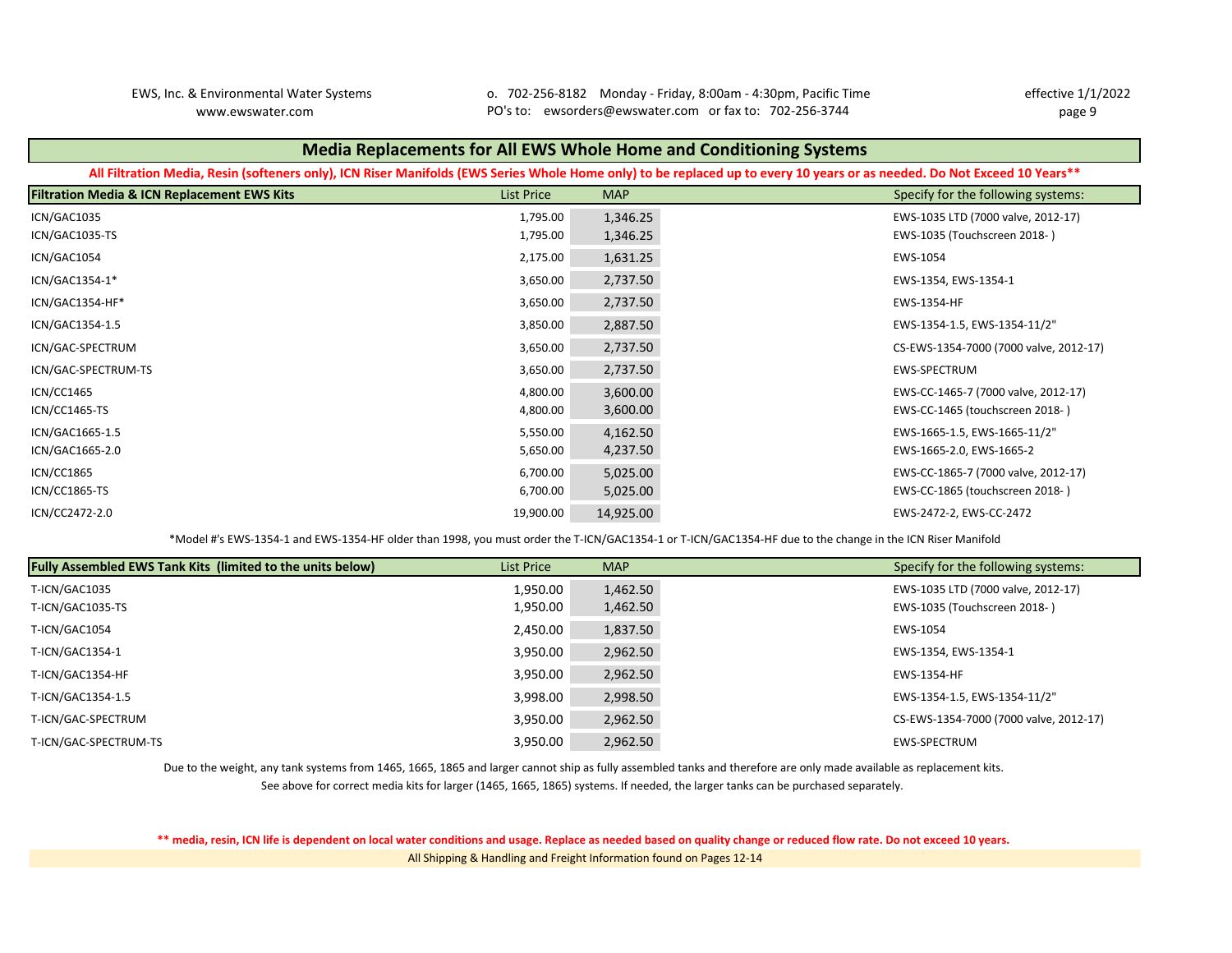EWS, Inc. & Environmental Water Systems o. 702-256-8182 Monday - Friday, 8:00am - 4:30pm, Pacific Time effective 1/1/2022 www.ewswater.com page 10 PO's to: ewsorders@ewswater.com or fax to: 702-256-3744

| <b>Media Replacements for All CWL Whole Home Filtration Systems</b>                                                                                                       |                   |            |                                        |  |  |  |  |  |  |  |
|---------------------------------------------------------------------------------------------------------------------------------------------------------------------------|-------------------|------------|----------------------------------------|--|--|--|--|--|--|--|
| All Filtration Media, Resin (softeners only), ICN Riser Manifolds (EWS Series Whole Home only) to be replaced up to every 10 years or as needed. Do Not Exceed 10 Years** |                   |            |                                        |  |  |  |  |  |  |  |
| <b>Media Replacement CWL Kits</b>                                                                                                                                         | <b>List Price</b> | <b>MAP</b> | Specify for the following systems:     |  |  |  |  |  |  |  |
| M/GAC1035                                                                                                                                                                 | 1,100.00          | 825.00     | all CWL-1035 systems                   |  |  |  |  |  |  |  |
| M/GAC1054                                                                                                                                                                 | 1,450.00          | 1,087.50   | all CWL-1054 systems                   |  |  |  |  |  |  |  |
| M/GAC1354                                                                                                                                                                 | 2,550.00          | 1,912.50   | all CWL-1354 systems                   |  |  |  |  |  |  |  |
| M/GAC-SPECTRUM                                                                                                                                                            | 2,550.00          | 1,912.50   | all CWL-SPECTRUM systems               |  |  |  |  |  |  |  |
| M/GAC1465                                                                                                                                                                 | 3,250.00          | 2,437.50   | all CWL-1465 systems                   |  |  |  |  |  |  |  |
| M/GAC1665                                                                                                                                                                 | 4,150.00          | 3,112.50   | all CWL-1665 systems                   |  |  |  |  |  |  |  |
| M/GAC1865                                                                                                                                                                 | 5,265.00          | 3,948.75   | all CWL-1865 systems                   |  |  |  |  |  |  |  |
| M/GAC2472                                                                                                                                                                 | 10,665.00         | 7,998.75   | all CWL-2472 systems                   |  |  |  |  |  |  |  |
|                                                                                                                                                                           |                   |            |                                        |  |  |  |  |  |  |  |
| Fully Assembled CWL Tank Kits (limited to the units below)                                                                                                                | <b>List Price</b> | <b>MAP</b> | Specify for the following systems:     |  |  |  |  |  |  |  |
| T-M/GAC1035                                                                                                                                                               | 1,350.00          | 1,012.50   | CWL-1035 LTD (7000 valve, 2012-17)     |  |  |  |  |  |  |  |
| T-M/GAC1035-TS                                                                                                                                                            | 1,350.00          | 1,012.50   | CWL-1035 (Touchscreen 2018-)           |  |  |  |  |  |  |  |
| T-M/GAC1054                                                                                                                                                               | 2,100.00          | 1,575.00   | all CWL-1054 systems                   |  |  |  |  |  |  |  |
| T-M/GAC1354                                                                                                                                                               | 2,450.00          | 1,837.50   | CWL-1354, CWL-1354-1                   |  |  |  |  |  |  |  |
| T-M/GAC1354-HF                                                                                                                                                            | 2,450.00          | 1,837.50   | CWL-1354-HF                            |  |  |  |  |  |  |  |
| T-M/GAC1354-1.5                                                                                                                                                           | 2,650.00          | 1,987.50   | CWL-1354-1.5, CWL-1354-11/2"           |  |  |  |  |  |  |  |
| T-M/GAC-SPECTRUM                                                                                                                                                          | 2,450.00          | 1,837.50   | CS-CWL-1354-7000 (7000 valve, 2012-17) |  |  |  |  |  |  |  |
| T-M/GAC-SPECTRUM-TS                                                                                                                                                       | 2,450.00          | 1,837.50   | CWL-SPECTRUM                           |  |  |  |  |  |  |  |
|                                                                                                                                                                           |                   |            |                                        |  |  |  |  |  |  |  |
| <b>Replacement Resin for Salt Softener Systems</b>                                                                                                                        | <b>List Price</b> | <b>MAP</b> | Specify for the following systems:     |  |  |  |  |  |  |  |
| RESIN1.0                                                                                                                                                                  | 1,500.00          | 1,125.00   | all RT softeners                       |  |  |  |  |  |  |  |
| RESIN1.5                                                                                                                                                                  | 2,150.00          | 1,612.50   | all TT1054 softeners                   |  |  |  |  |  |  |  |
| RESIN2.5                                                                                                                                                                  | 3,500.00          | 2,625.00   | all TT1354 softeners                   |  |  |  |  |  |  |  |

**\*\* softener resin dependent on local water conditions and usage. Life span can be reduced due to chlorine/chloramine in tap water if there is no filtration prior to system.** 

All Shipping & Handling and Freight Information found on Pages 12-14 **\*\* media, resin, ICN life is dependent on local water conditions and usage. Replace as needed based on quality change or reduced flow rate. Do not exceed 10 years.**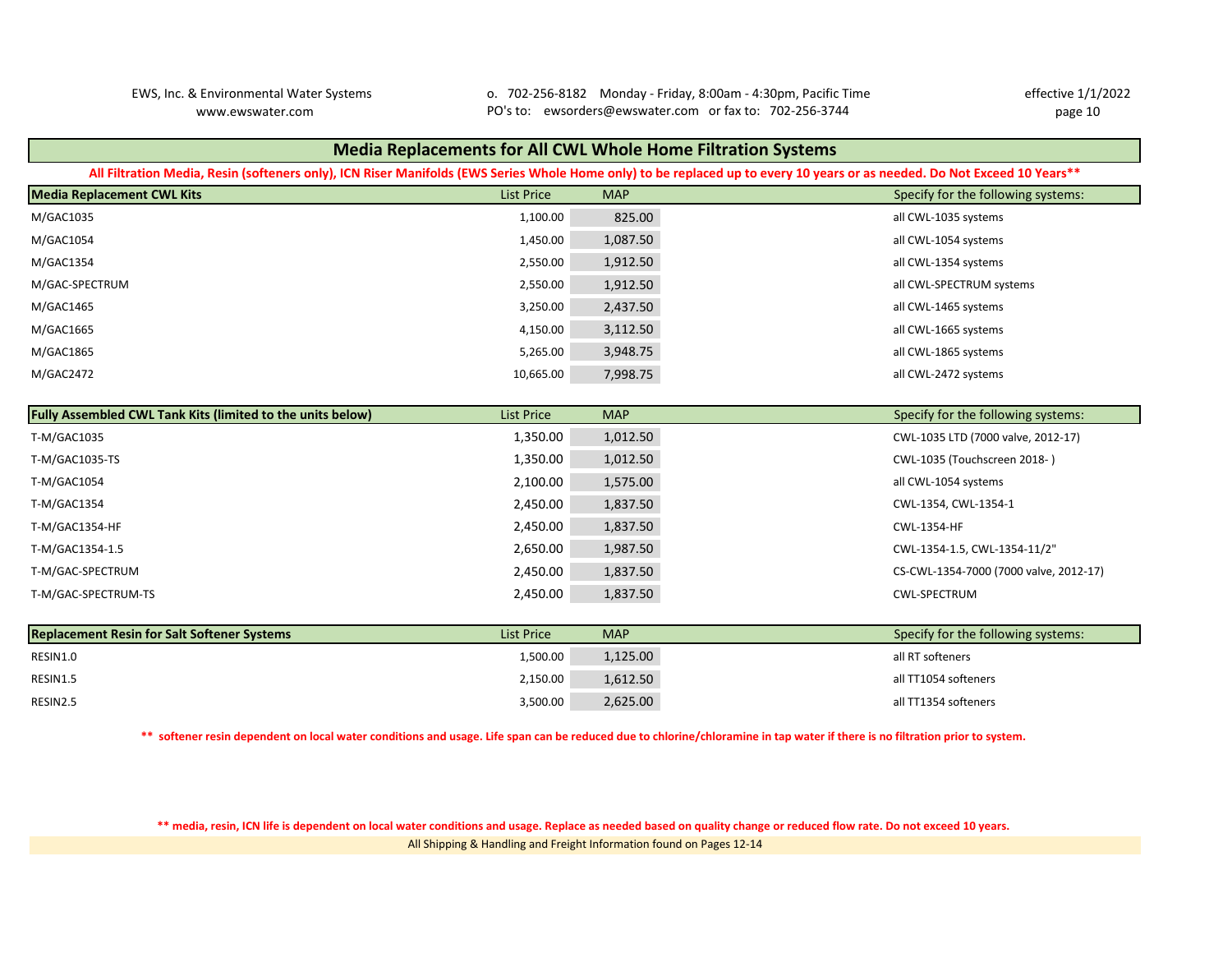### **Media Replacements for Specialty Systems (well water)**

**All Filtration Media, Resin (softeners only), ICN Riser Manifolds (EWS Series Whole Home only) to be replaced up to every 10 years or as needed. Do Not Exceed 10 Years\*\***

| Replacement 3m Media for Pre-Sediment Filtration           | <b>List Price</b>                | <b>MAP</b>                       | Specify for the following systems:                  |
|------------------------------------------------------------|----------------------------------|----------------------------------|-----------------------------------------------------|
| f.M/PRESED1354                                             | 2,500.00                         | 1,875.00                         | all PRESED 1354 systems                             |
| Replacement Iron Media for Iron Removal Systems            | <b>List Price</b>                | <b>MAP</b>                       | Specify for the following systems:                  |
| f.M/IRON 1054                                              | 2,665.00                         | 1,998.75                         | all 1054 iron systems                               |
| f.M/IRON 1354                                              | 3,965.00                         | 2,973.75                         | all 1354 iron systems                               |
|                                                            |                                  |                                  |                                                     |
| <b>Replacement Blended Media for pH Increasing Systems</b> | <b>List Price</b>                | <b>MAP</b>                       | Specify for the following systems:                  |
| f.M/PH-1054-100<br>f.M/PH-1054-55<br>f.M/PH-1054-64        | 1,440.00<br>1,390.00<br>1,340.00 | 1,080.00<br>1,042.50<br>1,005.00 | EWS-PH-1054-100<br>EWS-PH-1054-55<br>EWS-PH-1054-64 |
| f.M/PH-1354-100<br>f.M/PH-1354-55                          | 2,470.00<br>2,360.00             | 1,852.50<br>1,770.00             | EWS-PH-1354-100<br>EWS-PH-1354-55                   |
| f.M/PH-1354-64                                             | 2,250.00                         | 1,687.50                         | EWS-PH-1354-64                                      |

| <b>Replacement Resin for pH Decreasing Systems</b> | List Price | <b>MAP</b> | Specify for the following systems: |  |  |  |
|----------------------------------------------------|------------|------------|------------------------------------|--|--|--|
| pHresin-1054                                       | 2,350.00   | 1,762.50   | TT-1054-PH-DN                      |  |  |  |
| pHresin-1354                                       | 3,650.00   | 2,737.50   | TT-1354-PH-DN                      |  |  |  |

Life span can be reduced due to many factors, such as but limited to, proper equipment, proper operation of equipment, changing water conditions, potability and proper well operation. \*\* softener pH resin, blended pH media, iron removal media and pre-sediment media are all dependent on local water conditions, well water conditions, balance, qulity and usage.

> All Shipping & Handling and Freight Information found on Pages 12-14 **\*\* media, resin, ICN life is dependent on local water conditions and usage. Replace as needed based on quality change or reduced flow rate. Do not exceed 10 years.**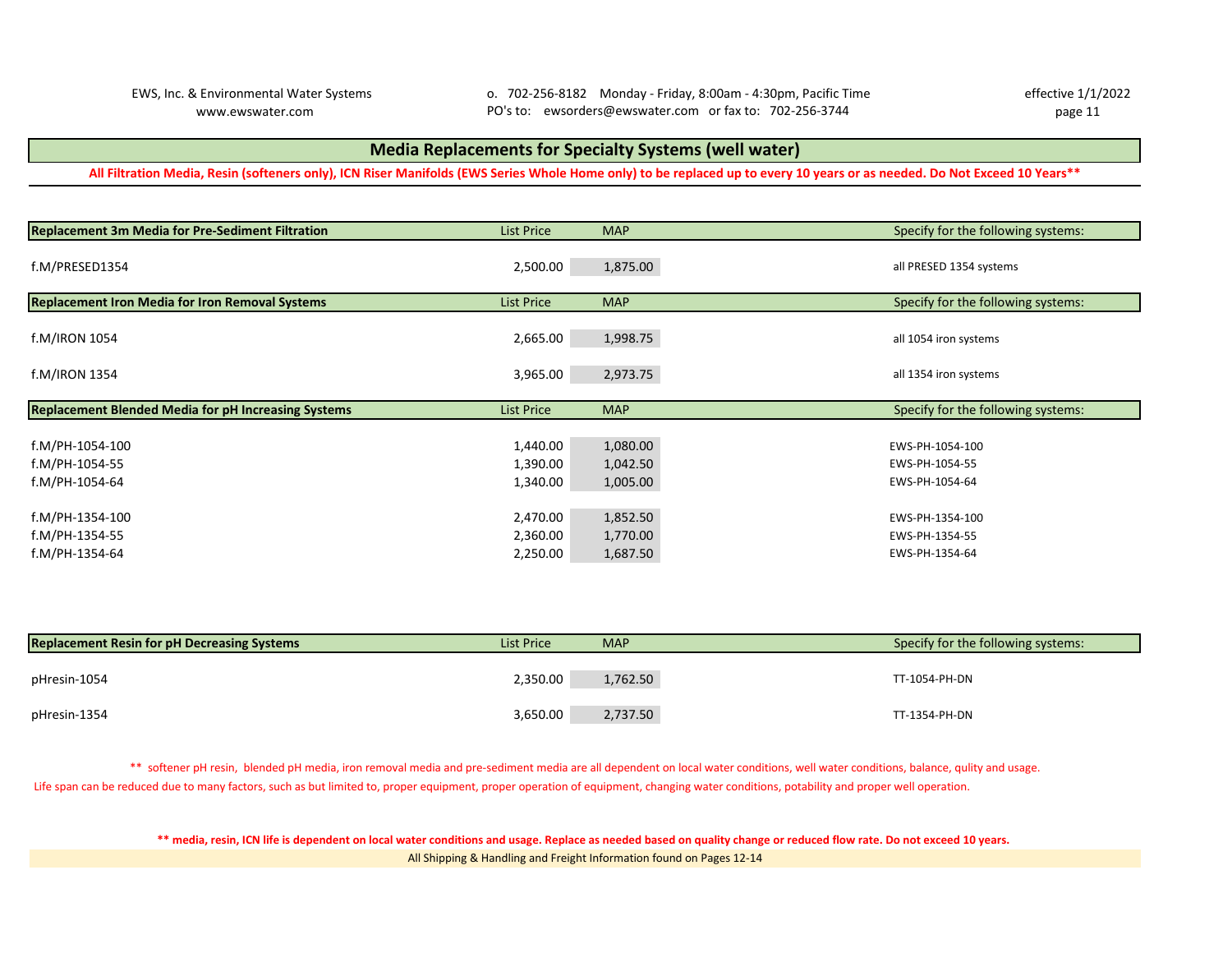EWS, Inc. & Environmental Water Systems o. 702-256-8182 Monday - Friday, 8:00am - 4:30pm, Pacific Time effective 1/1/2022 www.ewswater.com page 12 PO's to: ewsorders@ewswater.com or fax to: 702-256-3744

### **GROUND - SHIPPING AND HANDLING COSTS - Effective: January 1st, 2022**

**FREE FREIGHT PROGRAMS**

**The Big Stuff:** Pgs: 2-5: **Any combination of four (4) EWS or CWL Whole Home Systems, RT/TT Softeners, pH, Iron Removal or PRESED Systems ride for free.**  …. and yes, you can add any combination of sink filtration systems and/or filter replacements to ride along with this free freight. Media Replacements (kits or assembled tanks, pgs. 9-11) will be charged according to the shipping & handling schedule for those items

**The Small Stuff:** Pgs: 6-8: **\$5,000 or greater net invoice for any combination of sink filtration systems and/or filter replacements ride for free.** This amount does not include any EWS or CWL Whole Home Systems, RT/TT Softeners, pH, Iron Removal or PRESED Systems unless four (4) systems are ordered that qualify for free freight. Any combination of up to 3 EWS or CWL Whole Home Systems, RT/TT Softeners, pH, Iron Removal or PRESED Systems will be charged according to the shipping & handling schedule for those items. Media Replacements (kits or assembled tanks, pgs. 9-11 will be charged according to the shipping & handling schedule for those items

| <b>SMALL BOX COMMON CARRIER GROUND SCHEDULE:</b>                                                                                                                   |                                            |                   |                   |                     |                     |  |  |  |  |  |
|--------------------------------------------------------------------------------------------------------------------------------------------------------------------|--------------------------------------------|-------------------|-------------------|---------------------|---------------------|--|--|--|--|--|
| One Box can contain one of the following:                                                                                                                          | 1 box                                      | 2 boxes           | 3 boxes           | 4 boxes             | 5 boxes or more     |  |  |  |  |  |
| One (1) Max Flow #SS-2.5, or Inline SS-1.0, or any DWS/DWS-UV, or any filter                                                                                       | 18.98                                      | 33.00             | 45.00             | 52.00               | \$55.00 & up        |  |  |  |  |  |
| set (for #'s SS, DWS, RO, RU), or any filter set pre-2011 systems, one Heater                                                                                      | calculates to                              | (\$16.50 per box) | (\$15.00 per box) | (\$13.00 per box)   | or $$11.00$ per box |  |  |  |  |  |
| Guard filter-3/4 or 1.5, or one BB-081, or any parts or accessories in a box up to                                                                                 |                                            |                   |                   |                     |                     |  |  |  |  |  |
| Drop Shipments will incur an additional charge of \$9.50<br>15"x15"x15" and up to 20 lbs.                                                                          |                                            |                   |                   |                     |                     |  |  |  |  |  |
| LARGER BOX COMMON CARRIER GROUND SCHEDULE:                                                                                                                         |                                            |                   |                   |                     |                     |  |  |  |  |  |
| One Box can contain one of the following:                                                                                                                          | 1 box                                      | 2 boxes           | 3 boxes           | 4 boxes             | 5 boxes or more     |  |  |  |  |  |
| One (1) BB SETUP, or BB-FUGAC200A-1, or Heater Guard-3/4 or 1.5, or filter                                                                                         | 42.50                                      | 70.00             | 96.00<br>110.00   |                     | \$125.00 & up       |  |  |  |  |  |
| set for BB-FUGAC200A-1, or up to 3 individual filters for BB-FUGAC200A-1, or                                                                                       | calculates to                              | (\$35.00 per box) | (\$32.00 per box) | $(\$27.50$ per box) | or $$25.00$ per box |  |  |  |  |  |
| any RU500, or any RO3 or RO4 or any parts or accessories in a box up to                                                                                            |                                            |                   |                   |                     |                     |  |  |  |  |  |
| Drop Shipments will incur an additional charge of \$9.50<br>$25"x25"x25"$ and up to 50 lbs.                                                                        |                                            |                   |                   |                     |                     |  |  |  |  |  |
| <b>MEDIA KITS COMMON CARRIER GROUND SCHEDULE:</b>                                                                                                                  |                                            |                   |                   |                     |                     |  |  |  |  |  |
| One Media Kit will contain several boxes and include following #'s:                                                                                                | Drop Shipments will incur<br>each kit      |                   |                   |                     |                     |  |  |  |  |  |
| (EWS Series) ICN/GAC-1035, 1054, 1354, SPECTRUM, (CWL Sereis) M/GAC-1035, 1054, 1354, SPECTRUM,                                                                    | an addiutional charge of \$25.00<br>156.00 |                   |                   |                     |                     |  |  |  |  |  |
| blended M/PH media kits, Softener Resin1.0, 1.5, 2.5, pHresin-1054, 1354, M/PRESED1354.                                                                            |                                            |                   |                   |                     |                     |  |  |  |  |  |
| For all assembled tank media replacements, Iron Removal Media, and 1465 or larger systems with more materials or greater weights, please see Truck/Pallet Schedule |                                            |                   |                   |                     |                     |  |  |  |  |  |

#### **Common Carrier Ground Shipment and Drop Shipment Information:**

Common Carrier Ground Schedule orders may ship via UPS Ground, Fed-Ex Ground or USPS. Tracking information is readily available upon request when the order has shipped. Please note: Any additional charges as a result of drop shipments (ie: incorrect information provided, re-delivery, change in delivery address or delivery time, unavailability, in-side delivery, delays and storage or need for tailgate) will be invoiced for payment to distributor on the PO issued.

#### **Quicker Delivery Method Requested Must Be Shipped On Your Account**

All requested quicker delivery methods (for example: 2nd day, overnight) either drop shipped or to your listed receiving location must be shipped on your account and will be not incur any additional handling charges. PLEASE NOTE: A quicker shipment method does not guarantee an expedited order only a quicker delivery time - We Cannot Expedite Your Order - all orders are processed and shipped on a "first come, first served" basis regardless of order size, shipping method or shipping instructions, without prejudice or preference to any account.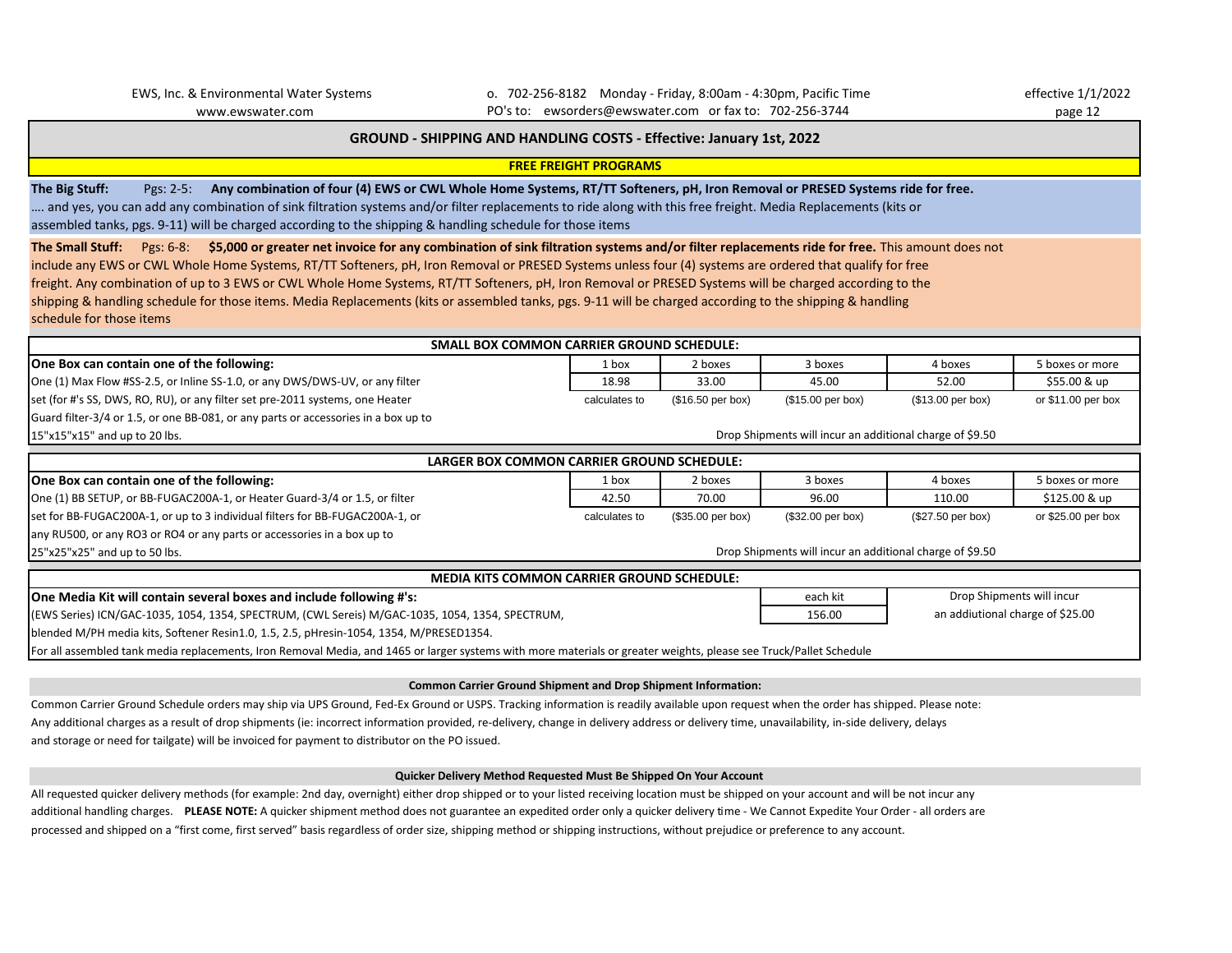### **TRUCK/FREIGHT - SHIPPING AND HANDLING COSTS - Effective: January 1st, 2022**

Product Shipped on a Pallet, Strapped & Wrapped via Truck/Motor Freight Include the Following:

All EWS/CWL Whole Home Filtration Systems, RT/TT Softeners, pH Decreasing/Increasing Systems, Iron Systems, PRESED System, Large/Heavy Media Kits (for all 1465 and larger systems, Iron removal media), all assembled tanks (#'s T-M or T-ICN), any commercial product and/or systems that due to weight/size does not ship common carrier.

#### **Other items added to a Truck/Pallet Shipment**

Unless order qualifies for free freight, any small or large boxes or media kits will ride with a truck order with additional charges found in the Common Ground Schedules

#### **Shipping On Your Account - Common Carrier or Truck/Freight:**

EWS can ship any Common Carrier or Truck/Pallet order on your account without any additional handling charges. Instructions must be clearly marked on your purchase order (not a cover page) with accurate information on shipping company of your choice, your account number, shipping method (standard ground, 2nd day, overnight).

Any drop shipments on your account must include a contact name and phone number on your PO.

Mountain ۰ Centr

#### **Quicker Delivery Method Via Truck Are Not Available**

#### **Truck/PalletShipment Information:**

Truck shipments may ship through various companies depending on regional contracts. Tracking information is available upon request but may be delayed up to 48 hours after dispatch.

| <b>Ship</b><br>To:                                                                                                                                                                                                                                        | So. CA.<br>S. of Obispo<br>Kern & San<br>Bernadino<br>County Lines |               | No. CA.<br><b>NV</b><br>AZ |        | <b>OR</b><br><b>WA</b> |               | <b>MT ID</b><br><b>WY UT</b><br><b>CO NM</b> |             | <b>ND SD NB</b><br><b>KS MN WI</b><br><b>IA MO AR</b><br><b>IL MS AL</b><br>LA TX OK |             | IIN KY TN OH MI<br>IGA SC NC VA FL<br><b>IDE MD PANY NJ</b><br>ICT ME WV RI NH<br>IMA VT |        |  |
|-----------------------------------------------------------------------------------------------------------------------------------------------------------------------------------------------------------------------------------------------------------|--------------------------------------------------------------------|---------------|----------------------------|--------|------------------------|---------------|----------------------------------------------|-------------|--------------------------------------------------------------------------------------|-------------|------------------------------------------------------------------------------------------|--------|--|
|                                                                                                                                                                                                                                                           |                                                                    |               |                            |        |                        |               |                                              |             |                                                                                      |             |                                                                                          |        |  |
| <b>Ship Quantity</b>                                                                                                                                                                                                                                      |                                                                    |               |                            | 2      |                        | 3.            |                                              |             |                                                                                      |             |                                                                                          | 6      |  |
|                                                                                                                                                                                                                                                           |                                                                    |               |                            |        |                        |               |                                              |             |                                                                                      |             |                                                                                          |        |  |
|                                                                                                                                                                                                                                                           | \$                                                                 | $195.00$ \$   |                            | 225.00 | -\$                    | 235.00        | \$                                           | 245.00 \$   |                                                                                      | 270.00      |                                                                                          | 295.00 |  |
|                                                                                                                                                                                                                                                           | \$                                                                 | $275.00$ \$   |                            | 315.00 | - \$                   | $335.00$ \$   |                                              | $355.00$ \$ |                                                                                      | $365.00$ \$ |                                                                                          | 375.00 |  |
|                                                                                                                                                                                                                                                           | \$                                                                 | $345.00$ \ \$ |                            | 385.00 | - \$                   | $415.00$ \ \$ |                                              | 435.00 \$   |                                                                                      | 440.00 \$   |                                                                                          | 445.00 |  |
|                                                                                                                                                                                                                                                           | Freight                                                            |               | Freight                    |        | <b>Freight</b>         |               | Freight                                      |             | Freight                                                                              |             | Freight                                                                                  |        |  |
| or more                                                                                                                                                                                                                                                   | <b>Pre-Paid</b>                                                    |               | <b>Pre-Paid</b>            |        | <b>Pre-Paid</b>        |               | <b>Pre-Paid</b>                              |             | <b>Pre-Paid</b>                                                                      |             | <b>Pre-Paid</b>                                                                          |        |  |
| Drop Shipments will incur an additional charge of \$95.00<br>Any additional charges as a result of drop shipments (ie: incorrect information provided, re-delivery, change in delivery address or delivery time, unavailability, in-side delivery, delays |                                                                    |               |                            |        |                        |               |                                              |             |                                                                                      |             |                                                                                          |        |  |
| and storage or need for tailgate) will be invoiced for payment to distributor on the PO issued.                                                                                                                                                           |                                                                    |               |                            |        |                        |               |                                              |             |                                                                                      |             |                                                                                          |        |  |

Expedited Orders: To be as fair as possible, all orders are shipped on a "first come, first served basis" regardless of order size, shipping method or shipping instructions without prejudice or preference to any account. We process all orders received within 12 hours or the next business day. Any order with incorrect information may be delayed until corrections are made.